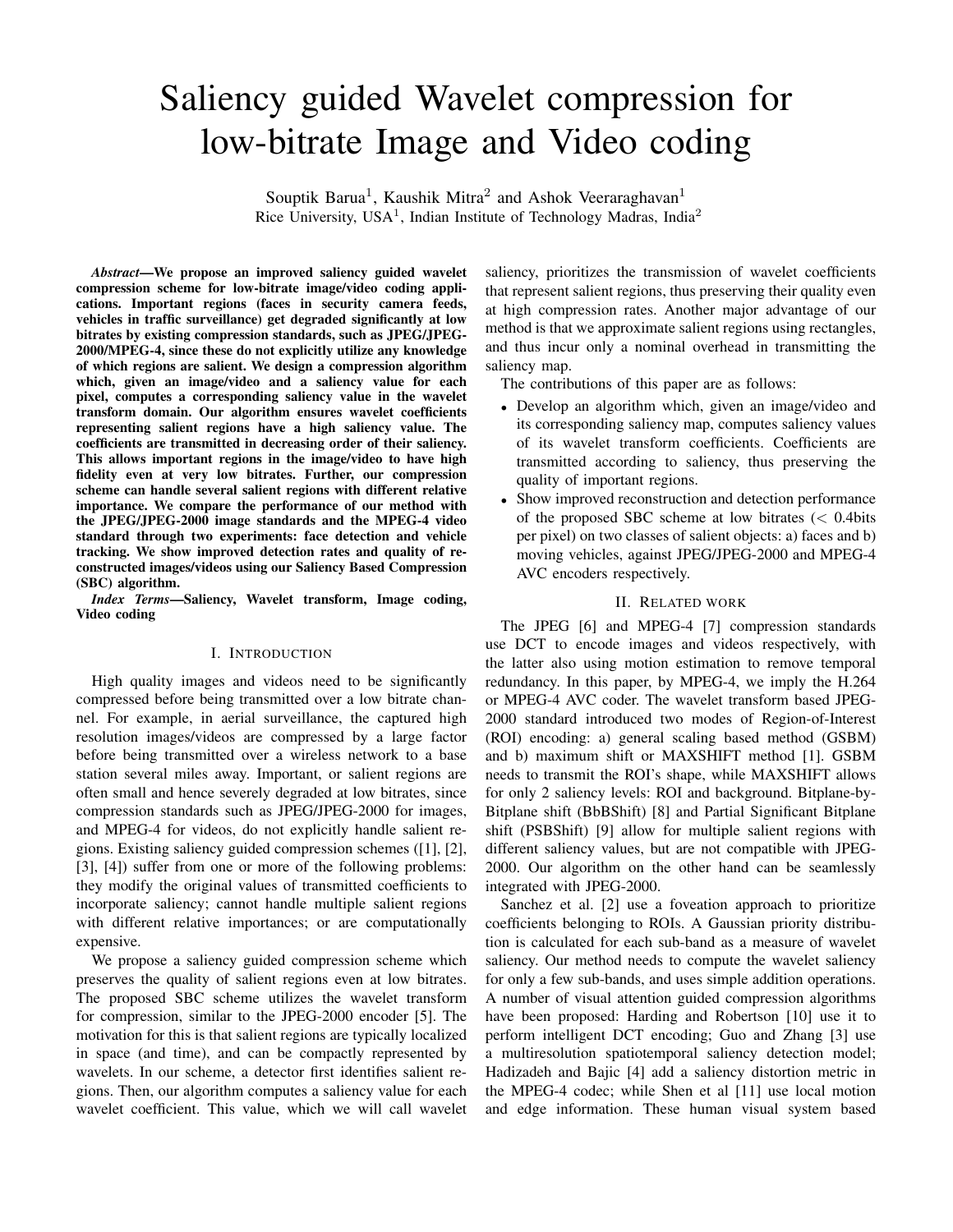

Fig. 1. The proposed SBC encoder progresses along two paths: First path generates a wavelet saliency map from a spatial saliency map. Second path generates quantized wavelet transform coefficients. The coefficients are ordered by saliency, entropy coded and transmitted as per bitrate constraints. The saliency value, and vertices of different salient rectangles are also transmitted. The decoder performs the inverse steps to reconstruct the image.

schemes may underperform when multiple salient objects are scattered throughout the frame, or when the decompressed images are viewed not by a person but by a machine for tasks such as detection or recognition. Our algorithm can flexibly use any saliency detector depending on the end-application, and incorporate multiple salient objects with different relative importances during compression.

# III. SALIENCY GUIDED WAVELET COMPRESSION

We present our complete compression framework (Figure 1) in this section for images, but this readily extends to videos. The different steps are as follows:

#### *A. Raw saliency map generation*

The first step is to generate a spatial saliency map. We use a fast state of the art saliency detector: the detector can be a generic object detector (BING [12]), or it can be a contextaware object detector (Viola-Jones detector for faces [13], GMM tracking [14] for objects in motion), which detects regions with different levels of importance. Every pixel is assigned a positive integer to indicate its relative importance in the image, which we will refer to as the pixel's saliency value. The regions which the detector identifies as highly important are assigned a higher positive integer compared to the nonsalient regions, such as the background.

#### *B. Saliency map overhead reduction*

Transmitting the raw saliency map with arbitrarily shaped ROIs, even in compressed form, adds a significant overhead. For example, lossless PNG compressed saliency maps of faces from the UMD Faces dataset [15] still incurs an average overhead of 0.01 bits per pixel (bpp). We overcome this problem by approximating each salient region with a rectangular bounding box. Every pixel inside the bounding box has the same saliency value. We only need to transmit the opposing vertices of the rectangle and its associated saliency value, incurring a nominal overhead. In the example given above, our bounding box approximation adds an overhead of only  $2.4 \times 10^{-5}$ bpp.

#### *C. Wavelet saliency computation*

The next step is to translate the rectangular spatial saliency map to a wavelet domain saliency map so as to decide which coefficients will be transmitted first. We define the wavelet saliency for a wavelet coefficient as the sum of the image pixel values at all locations where the corresponding wavelet basis function is non-zero.

Given an image  $I$  and its spatial saliency map  $s_I$ , we first resize the original image dimensions to the nearest values M and N such that both  $M, N \equiv 0 \pmod{2^K}$ , where K is the number of levels of wavelet decomposition desired. This is done to avoid odd-dimensional sub-bands, which will require additional zero padding. The wavelet saliency  $s_w^k$  is recursively computed for LL bands at each level of decomposition  $k$  ( $k \in$  $\{0, 1, 2, \cdots, K - 1\}$  as follows:

$$
s_w^{k+1}(i,j) = \sum_{i'=2i-1}^{2i} \sum_{j'=2j-1}^{2j} s_w^k(i',j')
$$
 (1)

where  $i = 1, 2, \dots, M/2^k$  and  $j = 1, 2, \dots, N/2^k$ . The base case of the recursion is  $s_w^0(i, j) = s_l(i, j)$ , the spatial saliency value at  $(i, j)$ . This is effectively a Haar wavelet transform of the LL band. We assign identical wavelet saliency values to the LH, HL and HH bands as illustrated in Figure 2. This fact, coupled with the recursive nature of (1), makes the computation fast. For example, suppose the background is assigned a spatial saliency value of 1. The wavelet saliency values, except at the salient/non-salient boundaries, will be  $4, 16, \dots, 4^K$  at successive levels of decomposition, since the Haar wavelet's support is 4 pixels. The choice of value for the salient region is made depending on how much importance we wish to give it. We typically use a spatial saliency value of  $4^k + 1, k \in \mathbb{N}$  for the salient region. This value implies that k levels of wavelet coefficients  $(K, K - 1, \dots, K - k + 1)$ from the salient region will be transmitted ahead of the  $K^{th}$ level of background coefficients. Hence we say that the salient region is k levels more salient than the background.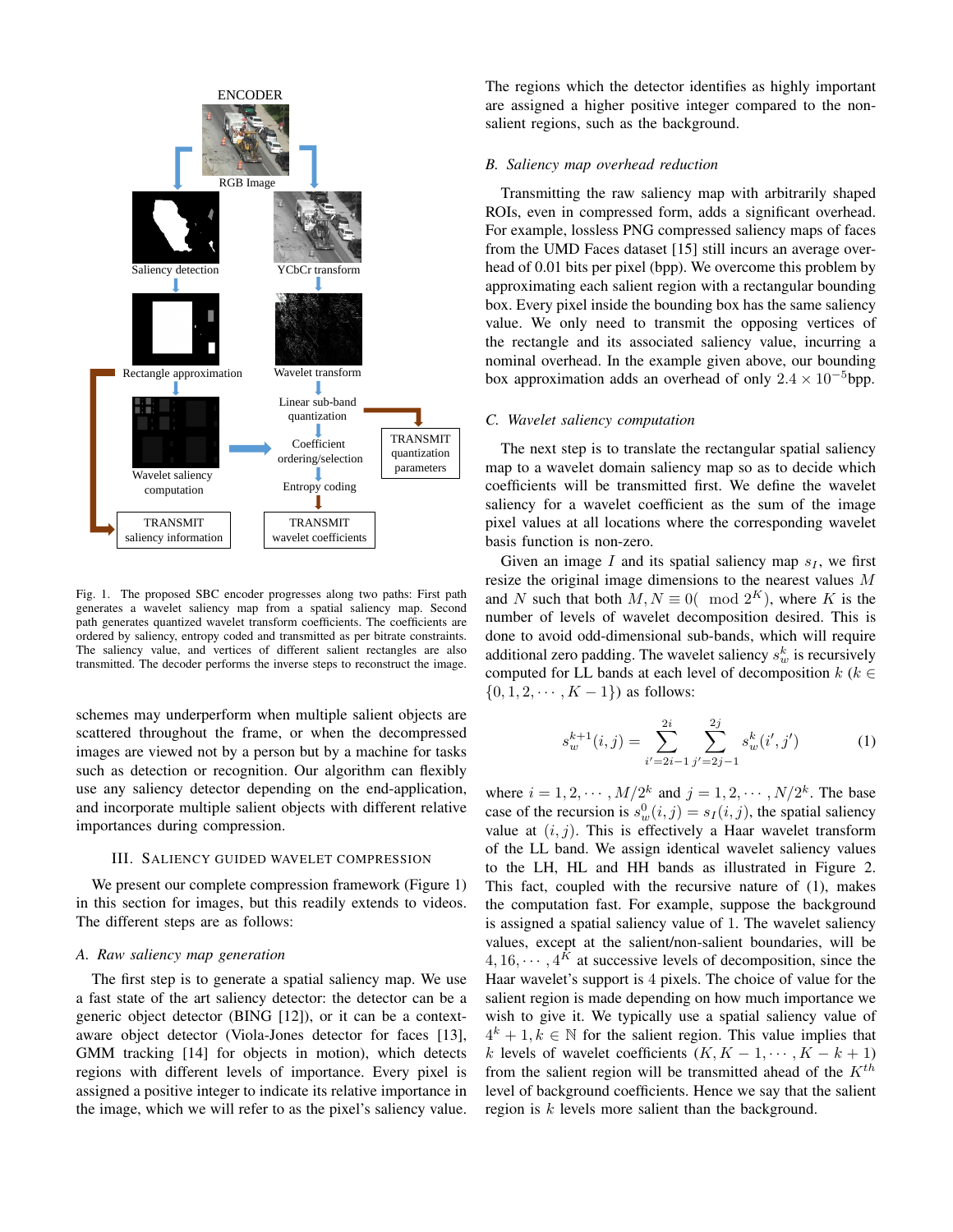

Fig. 2. The wavelet saliency computation procedure. We recursively compute the Haar wavelet transform of the LL band at each decomposition level, and copy the saliency values to the corresponding locations in the LH, HL and HH bands.

#### *D. Wavelet transform*

The original uncompressed RGB image is first converted to YCbCr color space in the same way as the JPEG-2000 standard [5]. We then compute the Haar wavelet transform of the YCbCr image. Again like JPEG/JPEG-2000, the chrominance channels are subsampled by a factor of 2, both horizontally and vertically, by setting the LH, HL and HH wavelet coefficients at the finest scale to zero.

#### *E. Quantization, ordering and entropy coding*

The wavelet transform coefficients are then quantized on a sub-band basis, along the lines of JPEG-2000. However, we got the best results by simple linear quantization. Each subband is mean subtracted and then scaled to an 8-bit integer. A fraction of the coefficients is then selected for transmission, according to bitrate constraints. The chosen coefficients are sequentially written onto a binary file, which is entropy coded using LZ77 algorithm, followed by Markov chain based range entropy coding [16] and transmitted. The means and scaling factors of the chosen coefficients are also transmitted, with a nominal overhead.

### *F. Decoder*

The bounding box information received is used to recreate the spatial saliency map. An identical algorithm is used to compute the wavelet saliency map. The received wavelet transform coefficients are decoded, then placed in their correct location in the wavelet decomposition structure using the wavelet saliency map. For every sub-band, we then rescale each coefficient using the corresponding scale coefficient and add the corresponding mean value. The inverse wavelet transform is performed, followed by a YCbCr to RGB transform to reconstruct the image at the decoder.

# IV. EXPERIMENTS AND RESULTS

We evaluate our saliency guided compression scheme SBC on two datasets: a) the UMD remote faces image dataset [15]; and b) the VIRAT video dataset [17]. We use the Haar wavelet basis for all wavelet transform computations. We compute 6 levels of wavelet decomposition for the image compression experiment, and 4 levels of wavelet decomposition for successive batches of 16 frames for the video compression experiment. We used the JPEG and JPEG-2000 codecs available in MATLAB. For MPEG-4 AVC we used the popular FFMPEG codec [18]. All subsequent figures are best viewed in color.



Fig. 3. Average PSNR(dB) of 48 reconstructed UMD face dataset images compressed using JPEG, JPEG-2000 and SBC at different bpp. SBC outperforms JPEG-2000 in the bpp range 0.04 to 0.4bpp



Fig. 4. Reconstructed image from the UMD faces dataset for JPEG, JPEG-2000 and SBC at 0.07bpp. Our reconstruction has lesser artifacts in the face region.

# *A. Image compression on UMD faces dataset*

The salient region in this dataset is faces. We detect faces using the Viola-Jones detector [13].

Reconstruction performance comparison: Figure 3 plots the average PSNR (dB) of 48 6-megapixel images compressed using JPEG, JPEG-2000 and SBC, as a function of bits per pixel (bpp). In the low bitrate regime of 0.04-0.4bpp, we are significantly better than JPEG, whereas we outperform JPEG-2000 by 4.5dB on average. Figure 4 shows the improved reconstructed result on an image chosen from the dataset. JPEG and JPEG-2000 both display visible artifacts in the face region at the selected bitrate of 0.07bpp.

Detection performance comparison: We next run a face detection experiment on the reconstructed images. As reported in Table I, SBC has a better true face detection rate (TDR) than both JPEG (17% higher ) and JPEG-2000 (2.5% higher) below 0.1bpp. Though the false positive rate (FPR) is higher than JPEG, it is significantly lesser than JPEG-2000.

Multiple levels of saliency: SBC can handle many salient regions with different saliency values. We demonstrate this in Figure 5 on an image chosen from the UMD faces dataset. We observe from the corresponding saliency map that the chosen image has 3 levels of saliency: the faces have the highest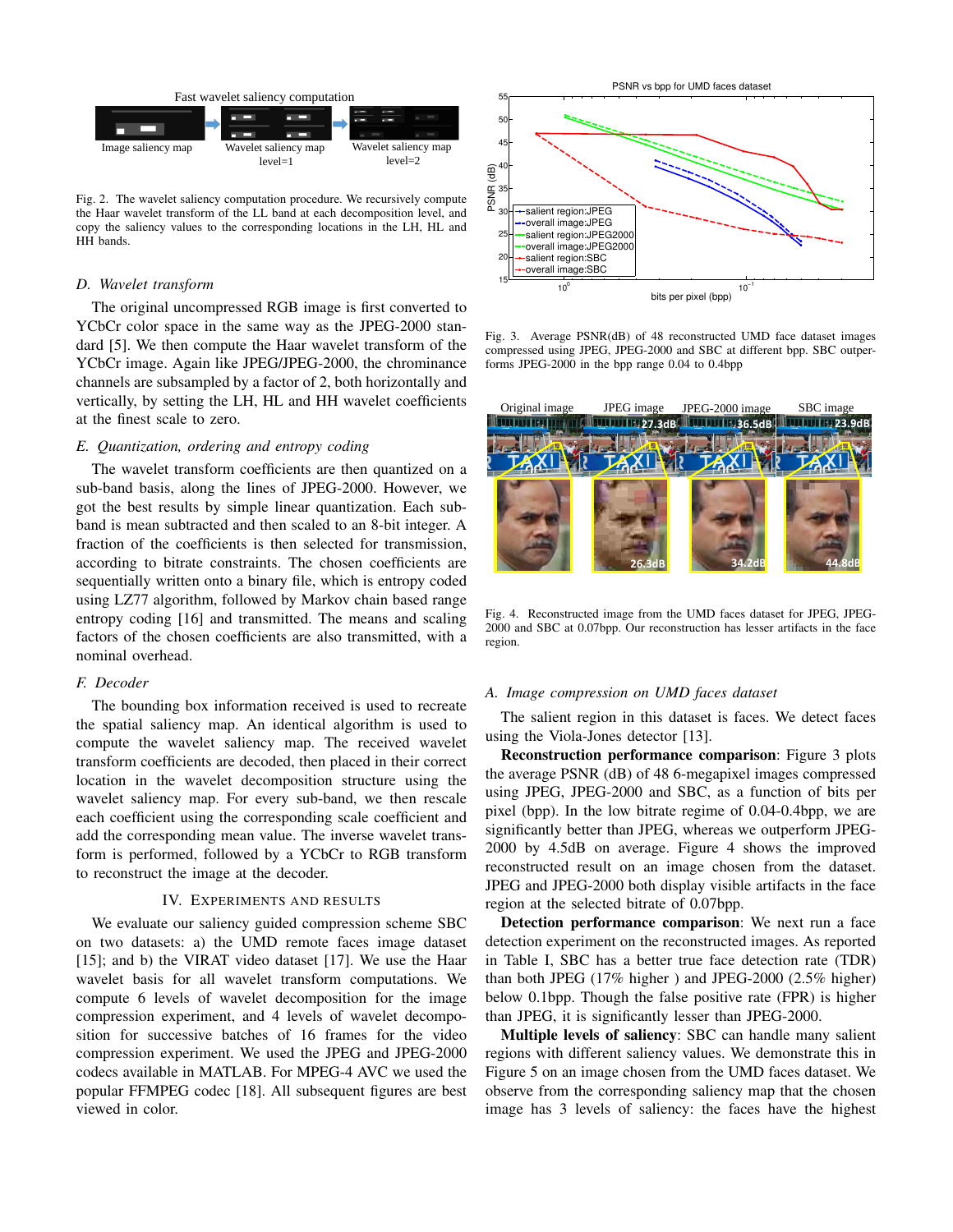|      | JPEG                                                 |                                                      | $JPEG-2000$                          |                                 | SBC                                  |                                      |
|------|------------------------------------------------------|------------------------------------------------------|--------------------------------------|---------------------------------|--------------------------------------|--------------------------------------|
| bpp  | TDR.<br>(% )                                         | FPR<br>$(\times 10^{-4}\%)$ (%) $(\times 10^{-4}\%)$ | <b>TDR</b>                           | FPR                             | <b>TDR</b>                           | FPR<br>$(\%)$ ( $\times 10^{-4}\%$ ) |
| 0.02 | 0.04 37.2<br>$0.06$ 59.5<br>0.08 82.9<br>$0.10$ 89.5 | 0.2<br>0.5<br>0.9<br>1.6                             | 84.8<br>86.0<br>88.0<br>88.0<br>89.5 | 2.5<br>2.5<br>2.8<br>2.8<br>2.4 | 88.7<br>88.7<br>89.5<br>89.5<br>89.5 | 1.5<br>1.6<br>2.1<br>2.3<br>2.3      |

TABLE I TRUE DETECTION RATE (%) AND FALSE POSITIVE RATE (%) MEASURED AT DIFFERENT BPP FOR UMD FACES DATASET.



SBC image (0.07bpp)

3 regions with different saliency

Fig. 5. This figure demonstrates SBC's ability to handle images with multiple levels of saliency. The top row shows the original image and its corresponding 3-level saliency map. The bottom row shows the decompressed SBC image on the left. We pick out 3 regions of different saliency values from the original image and the SBC compressed image as shown on the bottom right. The PSNR values (face: 41.9dB, car: 31.7dB and pavement: 26.2dB) show that reconstruction quality of a region is proportional to its saliency.

saliency value (17), the parked car has medium saliency (5), while the rest of the image is non-salient (1). The intuition behind the choice of saliency values has been explained in III C. In this case, it means that the faces are effectively two wavelet levels more salient  $(17 > 4^2)$ , whereas the car is one wavelet level more salient  $(5 > 4<sup>1</sup>)$  than the rest of the image. The image compressed using SBC is shown in the bottom row. We also calculate the PSNR in 3 regions having different saliency values: a face, rear of the parked car and a portion of the pavement. The PSNR values computed for each region indicate that the fidelity of a region in the reconstructed image is directly related to its saliency value.

#### *B. Video compression on VIRAT dataset*

We use the VIRAT dataset, which is a collection of surveillance videos, for evaluating video compression performance. We define salient regions in these videos as objects in motion. We used an adaptive mixture model based saliency detector [14] to track moving objects. The salient objects are assigned saliency values as powers of 8 plus one (for e.g,  $9, 65, \dots$ ),



Fig. 6. PSNR (dB) plotted as a function of video bitrate measured in bits per pixel (bpp) for a VIRAT video. SBC performs on average 3.2dB better than MPEG-4 above a bitrate of 0.15bpp. Below this bitrate, MPEG-4's computationally expensive motion compensation encoding performs better than our 3D-wavelet approach.

since the Haar wavelet support spans 8 pixels for videos as opposed to 4 pixels for images.

Reconstruction performance comparison: We plot the PSNR against bpp for SBC and MPEG-4 compressed videos in Figure 6. SBC recovers salient regions on average 3.2dB better than MPEG-4 for bitrates above 0.15bpp. Below this bitrate, the computationally expensive motion compensation based MPEG-4 algorithm is more efficient.

#### V. CONCLUSION AND DISCUSSION

We proposed an improved saliency guided compression method based on the space-time localization property of the wavelet transform. Given the image/video saliency regions, we design an algorithm to compute the wavelet saliency map. The algorithm associates higher values for wavelet coefficients that represent the salient regions and transmits these ahead of other wavelet coefficients. We performed reconstruction and detection experiments to show the efficacy of the proposed algorithm. In the face image dataset, salient regions are reconstructed with quality on average 5dB more than the best compression standard for same bitrate. We also get higher rate of correct face detections on the reconstructed images than other algorithms. In the video dataset, the salient regions are reconstructed with better quality than MPEG-4 above 0.15bpp.

In the future we intend to replace Haar wavelets with CDF biorthogonal wavelets [5], to more efficiently compress data. We further intend to quantify the improved runtime performance, which arises due to using a fast saliency detector such as BING [12] (which detects salient regions at 300fps) and wavelet transforms.

# **REFERENCES**

- [1] Charilaos Christopoulos, Joel Askelof, and Mathias Larsson, "Efficient methods for encoding regions of interest in the upcoming JPEG2000 still image coding standard," *Signal Processing Letters, IEEE*, vol. 7, no. 9, pp. 247–249, 2000.
- [2] Victor Sanchez, Anup Basu, and Mrinal K Mandal, "Prioritized region of interest coding in JPEG2000," *Circuits and Systems for Video Technology, IEEE Transactions on*, vol. 14, no. 9, pp. 1149–1155, 2004.